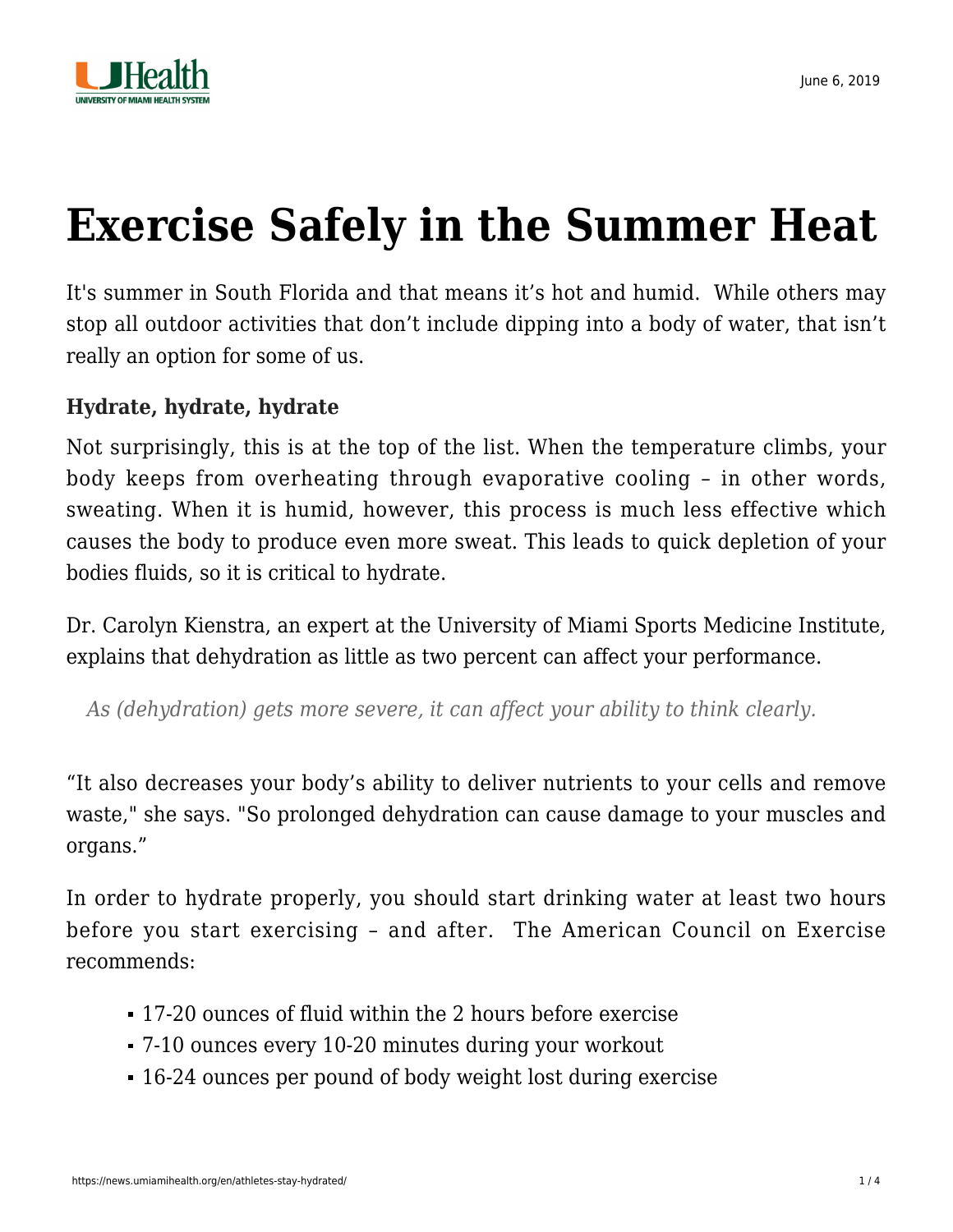

These are only guidelines. "Each individual's sweat rate varies, and your own sweat rate can be variable from day to day based on internal and environmental factors," she says.

As you sweat, your body also loses electrolytes. If you only replace the water you are losing, you are at risk of hyponatremia, or low sodium in the blood. Both dehydration and hyponatremia have similar symptoms, so it can sometimes be difficult to determine if you need more water or more electrolytes.

In general, athletes who vomit or start urinating with increased frequency tend to be hyponatremic and need electrolytes, says Kienstra. "Another way to assess your own fluid and electrolyte replacement is to weigh yourself before and after exercise (in the same clothes, before you rehydrate)," she adds. "You should weigh mildly less after your exercise session. If your weight is the same or higher than before exercise, this may be a sign that you are getting too much water without enough electrolytes."

## **Stay cool**

Another danger of the dog days of summer is heat-related illnesses. You can stay cool by working out earlier in the day - the temperature at six in the morning can be ten to 15 degrees cooler than 3 in the afternoon. Also, if you are jogging or cycling, map your route to include lots of shaded areas if possible. Take lots of water breaks in those shaded areas.

You can also train your body to endure the heat more – or acclimatize. Don't start out by going on a three-hour ride in ninety degree weather. Start with 30 minutes and let your body get used to the higher temperatures.

Even if you get used to the heat, some days it may be better to take it easy. The [heat](https://www.weather.gov/safety/heat-index) [index](https://www.weather.gov/safety/heat-index) is a useful tool that can help determine those days. Using the temperature and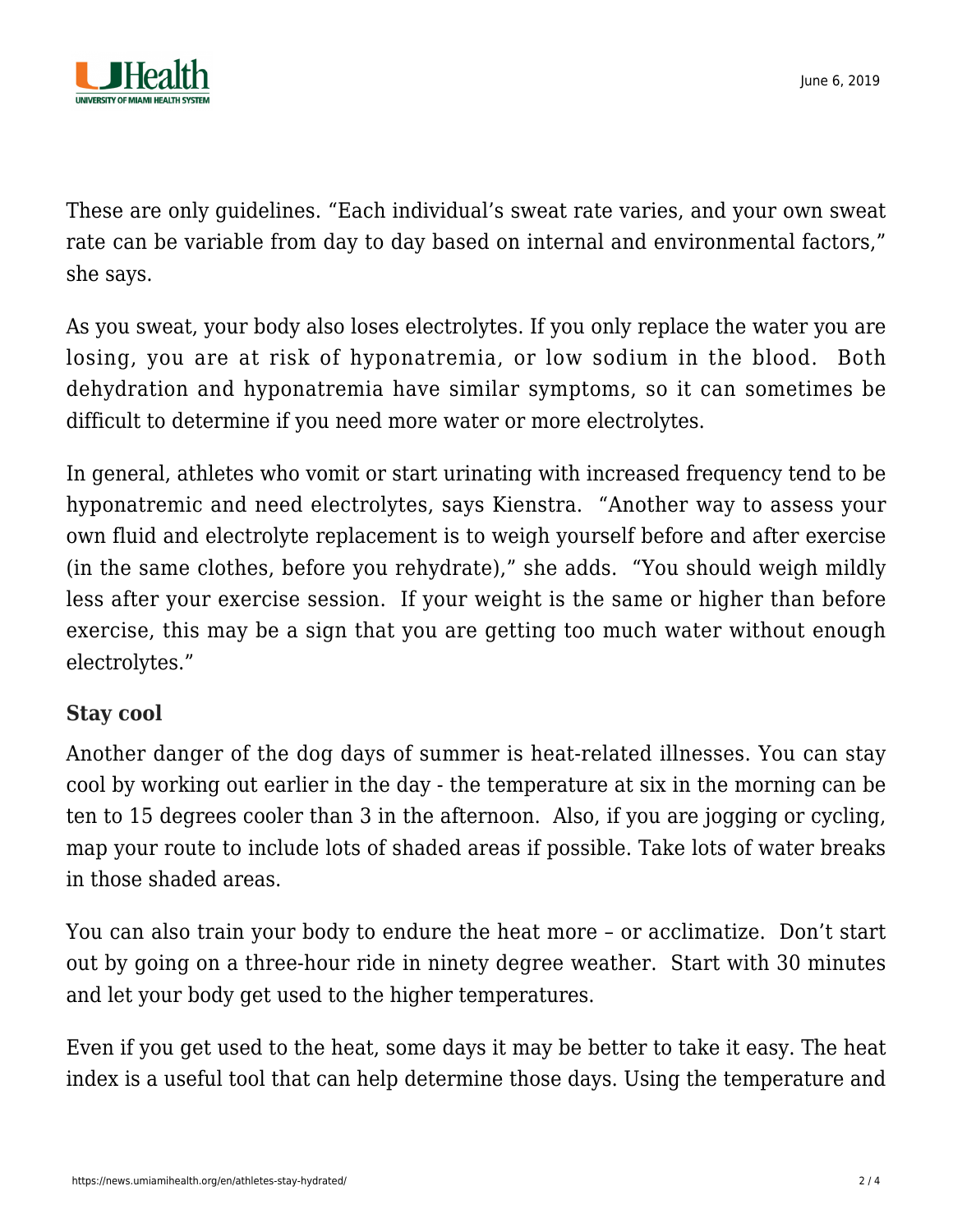

relative humidity, it advises how likely a heat related illness, like heat exhaustion or heat stroke, is to occur.

Heat exhaustion develops when your body temperature compromises your ability to continue to exercise and heat stoke occurs when your body temperature begins to compromise your thinking and brain function, says Dr. Kienstra. "Symptoms include confusion, headache, and irritability, and can progress to altered consciousness or seizures."

## **Dress for success**

Wearing the right clothes can make a huge difference, especially for sports like cycling. You want to wear tight clothes that wick away moisture.

Loose-fitting clothing actually doesn't keep you cooler, as it traps air between the cloth and your skin. This layer of air acts as insulation and reduces evaporative cooling. Wearing-form fitting shirts and bicycle shorts made of wicking material moves the sweat from your skin to the air where it can evaporate.

For cyclists, this type of clothing can also help to prevent painful saddle sores, which are abrasions on your buttocks that can turn into abscesses.

Saddle sores are more common as we sweat more, says Dr. Kienstra. "There are many different creams to help prevent and treat them. It is also a good idea to remove wet clothes as soon as you finish your ride and change into dry shorts for your post-ride meal or drive home."

*Natasha Bright is a contributing writer for the UMiami Health News blog. Her*